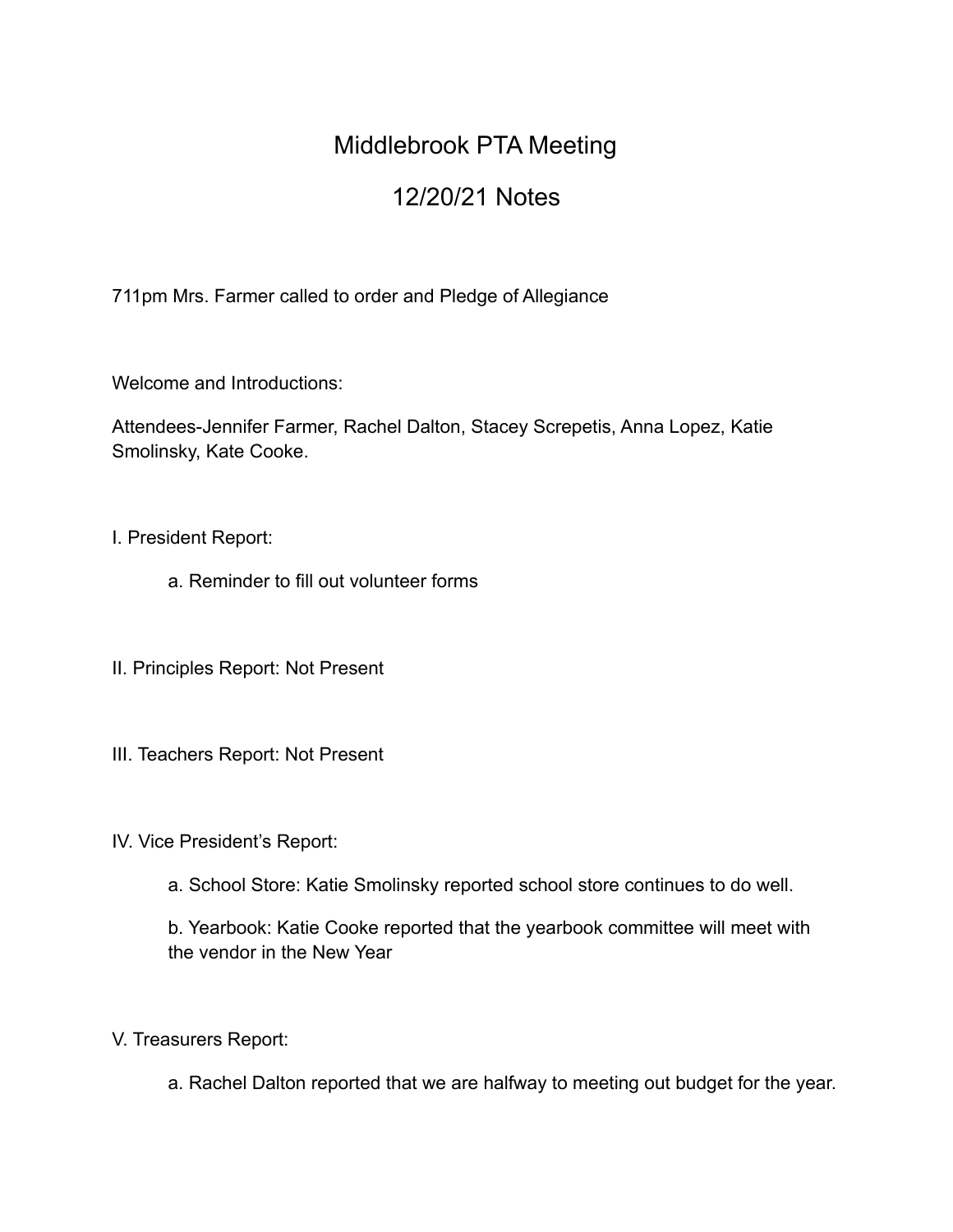b. Paypal revenues still have to be transferred to our bank account.

c. Holiday Boutique has not been captured on the budget just yet.

d. The PTA Board will address the checks we have that have not been deposited from the Plant Sale in the spring of 2021. They will email the individuals to see if they would reissue a check.

VI. Committee Reports:

a. Holiday Boutique- Kate Cooke reported they will shop on 12/26/21 to restock for the boutique in December 2022.

b.  $5<sup>th</sup>$  Grade Committee- Kate Cooke reported that a form was sent to the  $5<sup>th</sup>$ graders to vote on their experiences. They chose:

- 1. Urban Air
- 2. Rockin Jump
- 3. Movie
- 4. The adventure Park
	- 5. Bowling

The next meeting will be Tuesday January 11<sup>th</sup> and Mrs. Ponte plans to attend. Waiting to hear back from Joy Colon about a Sacred Heart Basketball game

c.Reflections- no committee member present

d.Sunshine Committee- Cathleen Duanhauer reported that a \$10 gift cards to Panera

will be given to Security, the Nurse, the secretaries, the maintenance crew, and the drop